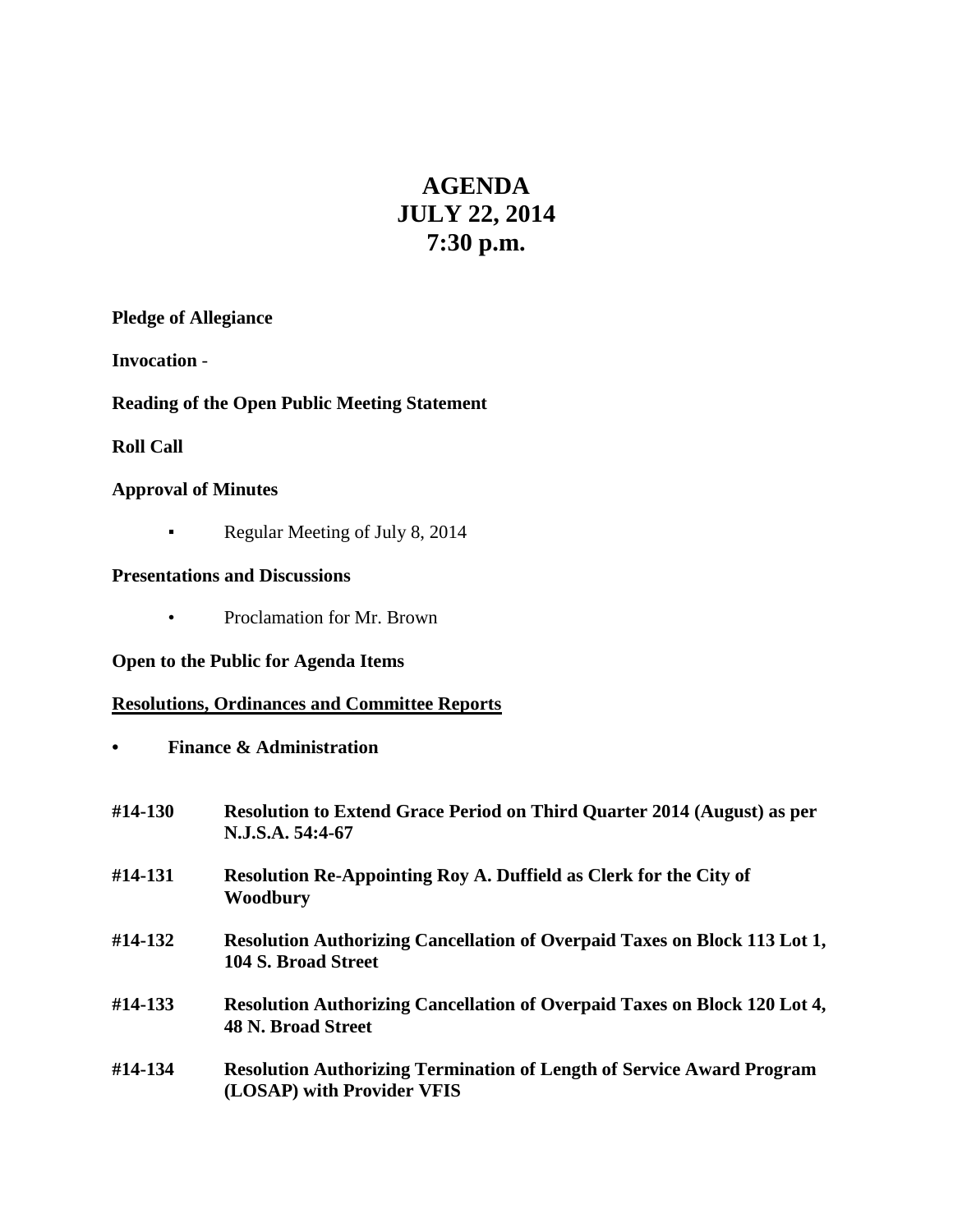- **#14-2208 An Ordinance of the City of Woodbury Amending Chapter 202, Zoning, Article XI "C-1 Commercial District" (FIRST READING)**
- **#14-135 Resolution Referring Ordinance #14-2208 to the Planning Board for Review and Recommendation Pursuant to** *N.J.S.A.* **40:55D-26,** *N.J.S.A.* **40:55D-62 and** *N.J.S.A.* **40:55D-64**

Motion for Approval to Pay the Listed Vouchers

- **• Public Safety**
- **• Public Works/Parks and Recreation**
- **#14-136 Resolution of the City of Woodbury Authorizing Release of the Performance Guaranty of Gerald A. Barrett regarding the 2013 Roads Project**
- **#14-137 Resolution Establishing a 5 Year Moratorium on the Issuance of Road Opening Permits for the Portions of the Roads Resurfaced as part of the FY2013 Local Road Milling & Overlay Project June 10, 2014 through June 10, 2019**
- **#14-138 Resolution Authorizing Change Order for the FY 2014 Sanitary Sewer Rehabilitation Cured-In-Place Pipe Lining – Phase I – Salem Avenue, Carpenter Street and Tatum Street**
- **• Economic Development**
- **• Community Relations**
- **• Environmental and Green Acres**
- **#2200-14 Ordinance Amending the Code of the City of Woodbury to Promote Trees through the Regulation of Tree Removal, Planting, Replacement and Protection (SECOND READING)**
- **#14-139 Resolution to Accept the NJ Clean Energy Direct Install Program Proposal to Upgrade the Lighting and HVAC System for the Library Section of City Hall Located at 33 Delaware Street**